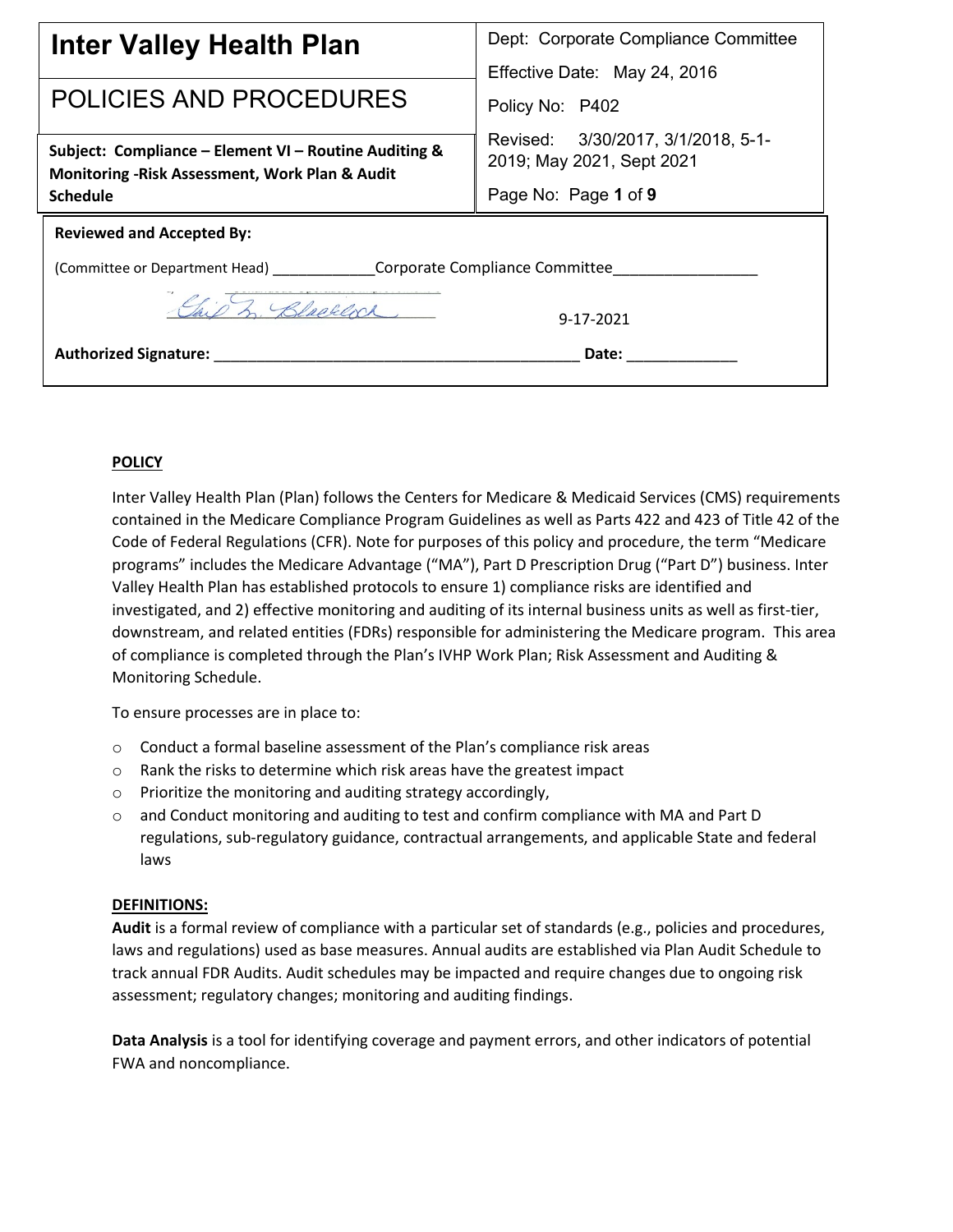| Inter Valley Health Plan                                                                                 | Dept: Corporate Compliance Committee                            |
|----------------------------------------------------------------------------------------------------------|-----------------------------------------------------------------|
| POLICIES AND PROCEDURES                                                                                  | Effective Date: May 24, 2016<br>Policy No: P402                 |
| Subject: Compliance - Element VI - Routine Auditing &<br>Monitoring - Risk Assessment, Work Plan & Audit | Revised: 3/30/2017, 3/1/2018, 5-1-<br>2019; May 2021, Sept 2021 |
| <b>Schedule</b>                                                                                          | Page No: Page 2 of 9                                            |
| <b>Reviewed and Accepted By:</b>                                                                         |                                                                 |
| (Committee or Department Head) ________________Corporate Compliance Committee                            |                                                                 |
| Blacklock                                                                                                | 9-17-2021                                                       |
| <b>Authorized Signature:</b>                                                                             | Date:                                                           |

**Deemed Provider or Supplier** means a provider or supplier that has been accredited by a national accreditation program (approved by CMS) as demonstrating compliance with certain conditions.

**External Audit** means an audit of the sponsor or its FDRs conducted by outside auditors, not employed by or affiliated with, and independent of, the sponsor.

**First Tier/Downstream/Related Entity: FDR** means First Tier, Downstream or Related Entity. First Tier Entity is any party that enters into a written arrangement, acceptable to CMS, with an MAO or Part D plan sponsor or applicant to provide administrative services or health care services to a Medicare eligible individual under the MA program or Part D program. (See, 42 C.F.R. § 423.501).

**Formulary** means the entire list of Part D drugs covered by a Part D plan and all associated requirements outlined in Pub. 100-18, Medicare Prescription Drug Benefit Manual, chapter 6.

**Fraud** is knowingly and willfully executing, or attempting to execute, a scheme or artifice to defraud any health care benefit program or to obtain (by means of false or fraudulent pretenses, representations, or promises) any of the money or property owned by, or under the custody or control of, any health care benefit program. 18 U.S.C. § 1347.

**FWA** means fraud, waste and abuse.

**Internal Audit** means an audit of the sponsor or its FDRs conducted by auditors who are employed by or affiliated with the sponsor

**Monitoring Activities** are regular reviews performed as part of normal operations to confirm ongoing compliance and to ensure that corrective actions are undertaken and effective.

**OIG** is the Office of the Inspector General within DHHS. The Inspector General is responsible for audits, evaluations, investigations, and law enforcement efforts relating to DHHS programs and operations, including the Medicare program.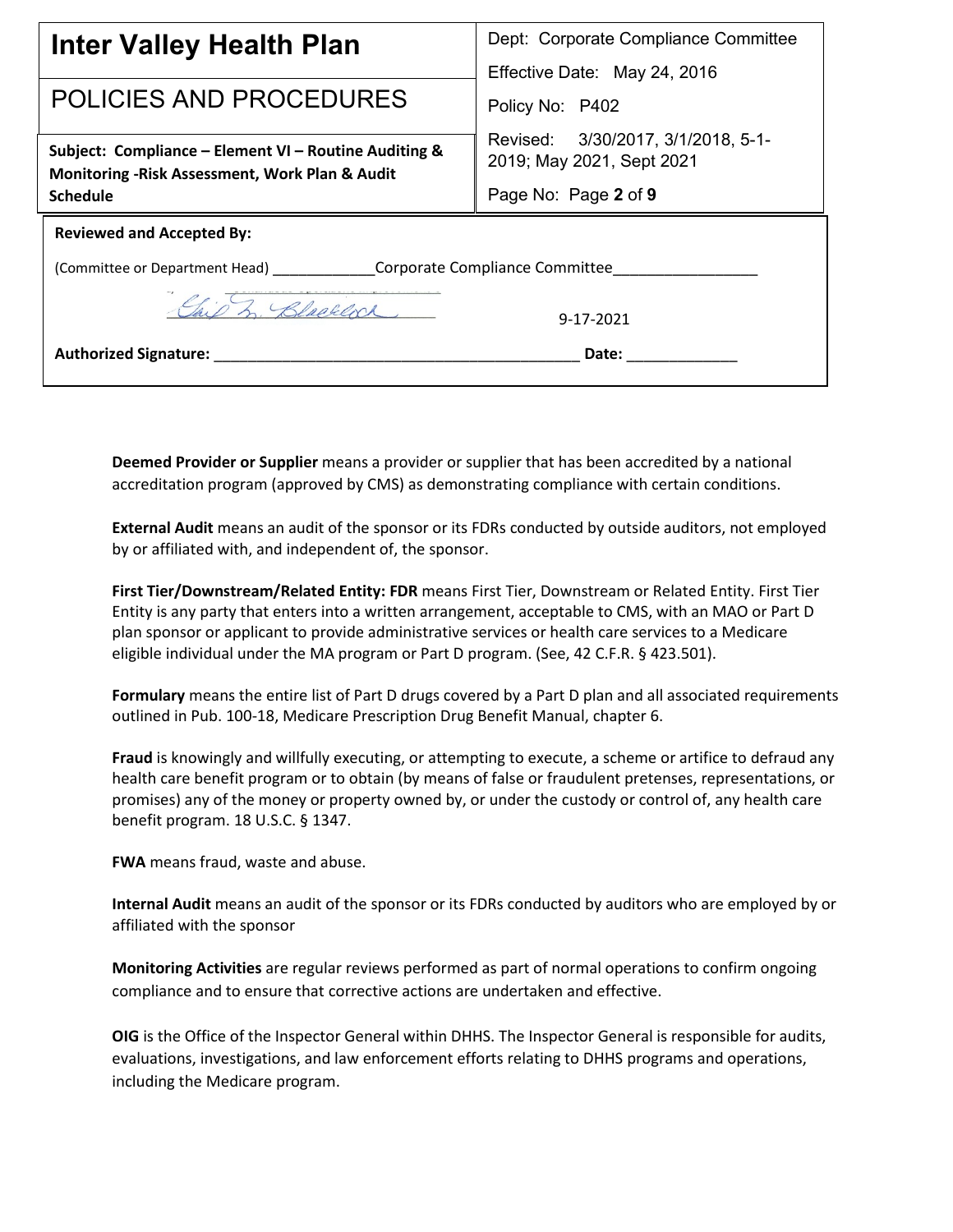| Inter Valley Health Plan                                                                                 | Dept: Corporate Compliance Committee<br>Effective Date: May 24, 2016 |
|----------------------------------------------------------------------------------------------------------|----------------------------------------------------------------------|
| POLICIES AND PROCEDURES                                                                                  | Policy No: P402                                                      |
| Subject: Compliance - Element VI - Routine Auditing &<br>Monitoring - Risk Assessment, Work Plan & Audit | Revised: 3/30/2017, 3/1/2018, 5-1-<br>2019; May 2021, Sept 2021      |
| <b>Schedule</b>                                                                                          | Page No: Page 3 of 9                                                 |
| <b>Reviewed and Accepted By:</b>                                                                         |                                                                      |
| (Committee or Department Head) _________________Corporate Compliance Committee                           |                                                                      |
| Blacklock                                                                                                | 9-17-2021                                                            |
| <b>Authorized Signature:</b>                                                                             | Date:                                                                |

**Pharmacy Benefit Manager (PBM)** is an entity that provides pharmacy benefit management services, which may include contracting with a network of pharmacies; establishing payment levels for network pharmacies; negotiating rebate arrangements; developing and managing formularies, preferred drug lists, and prior authorization programs; performing drug utilization review; and operating disease management programs. Some sponsors perform these functions in-house and do not use an outside entity as their PBM. Many PBMs also operate mail order pharmacies or have arrangements to include prescription availability through mail order pharmacies. A PBM is often a first-tier entity for the provision of Part D benefits.

**PDP** means Prescription Drug Plan.

**Risk Assessment:** a formal baseline assessment of the Plan's major compliance and FWA risk areas, such as through a risk assessment. The sponsor's assessment must take into account all Medicare business operational areas. Each operational area must be assessed for the types and levels of risks the area presents to the Medicare program and to the sponsor. Factors that sponsors may consider in determining the risks associated with each area include, but are not limited to:

- Size of department;
- Complexity of work;
- Amount of training that has taken place;
- Past compliance issues; and
- Budget.

Areas of particular concern for Medicare Parts C and D sponsors include, but are not limited to, marketing and enrollment violations, agent/broker misrepresentation, selective marketing, enrollment/disenrollment noncompliance, credentialing, quality assessment, appeals and grievance procedures, benefit/formulary administration, transition policy, protected classes policy, utilization management, accuracy of claims processing, detection of potentially fraudulent claims, and FDR oversight and monitoring.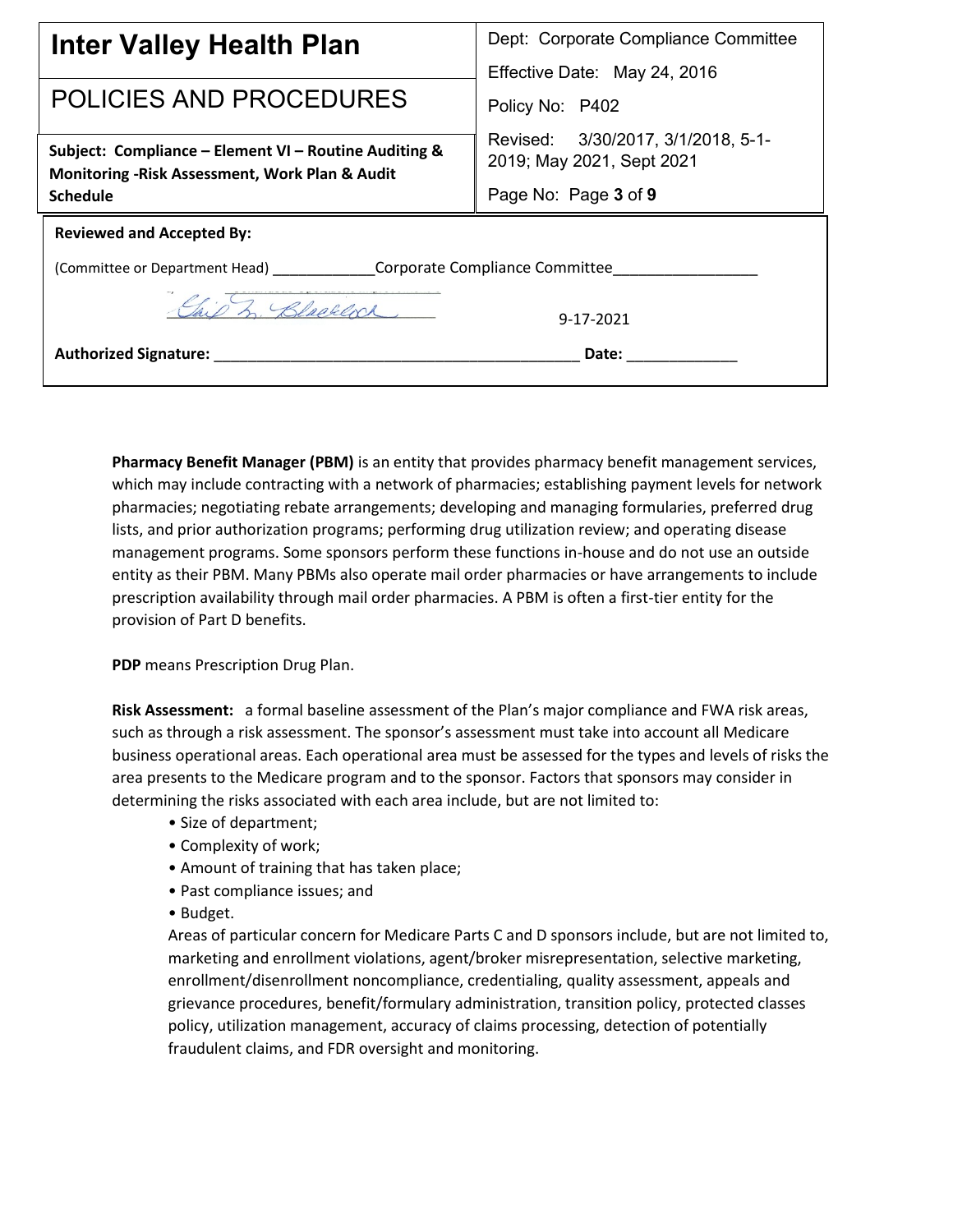| Inter Valley Health Plan                                                                                 | Dept: Corporate Compliance Committee                            |
|----------------------------------------------------------------------------------------------------------|-----------------------------------------------------------------|
| POLICIES AND PROCEDURES                                                                                  | Effective Date: May 24, 2016<br>Policy No: P402                 |
| Subject: Compliance - Element VI - Routine Auditing &<br>Monitoring - Risk Assessment, Work Plan & Audit | Revised: 3/30/2017, 3/1/2018, 5-1-<br>2019; May 2021, Sept 2021 |
| <b>Schedule</b>                                                                                          | Page No: Page 4 of 9                                            |
| <b>Reviewed and Accepted By:</b>                                                                         |                                                                 |
| (Committee or Department Head) __________________Corporate Compliance Committee                          |                                                                 |
| Blacklock                                                                                                | 9-17-2021                                                       |
| <b>Authorized Signature:</b>                                                                             | Date:                                                           |
|                                                                                                          |                                                                 |

Risks identified by the risk assessment must be ranked to determine which risk areas will have the greatest impact on the sponsor, and the sponsor must prioritize the monitoring and auditing strategy accordingly. Risks change and evolve with changes in the law, regulations, CMS requirements and operational matters. Therefore, there must be ongoing review of potential risks of noncompliance and FWA and a periodic reevaluation of the accuracy of the sponsor's baseline assessments. Risk areas identified through CMS audits and oversight, as well as through the sponsor's own monitoring, audits and investigations are priority risks. The results of the risk assessment inform the development of the monitoring and audit work plan

**Waste** is the overutilization of services, or other practices that, directly or indirectly, result in unnecessary costs to the Medicare program. Waste is generally not considered to be caused by criminally negligent actions but rather the misuse of resources.

**Work Plan** Once the risk assessment has been completed, a monitoring and auditing work plan must be developed. The compliance officer may coordinate with each department to develop a monitoring and auditing work plan based upon the results of the risk assessment. The work plan may include: • The audits to be performed;

- Audit schedules, including start and end dates
- Announced or unannounced audits;
- Audit methodology;
- Necessary resources;
- Types of Audit: desk or onsite;
- Person(s) responsible;
- Final audit report due date to compliance officer; and

• Follow up activities from findings. Sponsors must include in their work plans a process for responding to all monitoring and auditing results and for conducting follow-up reviews of areas found to be non-compliant to determine if the implemented corrective actions have fully addressed the underlying problems.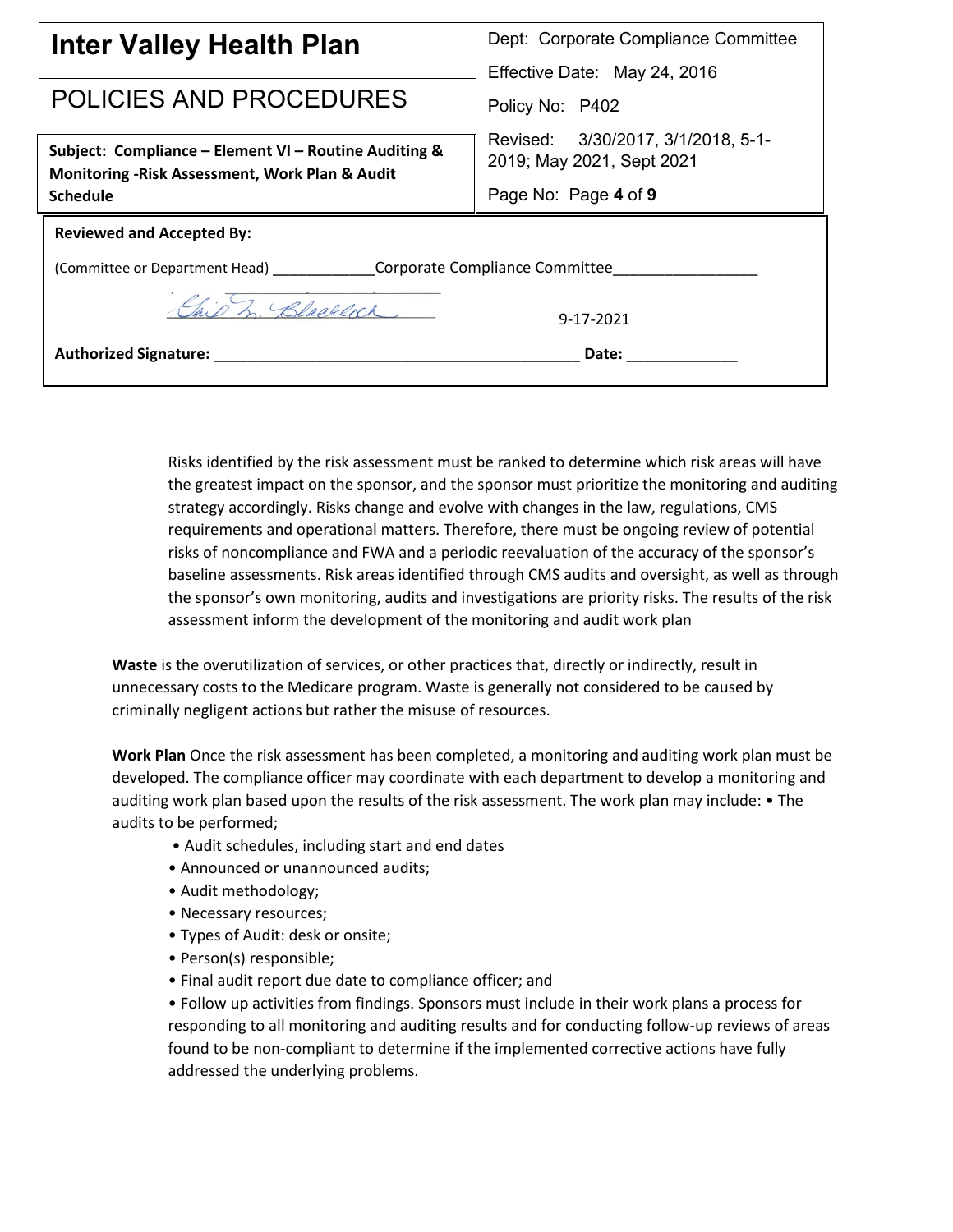| Dept: Corporate Compliance Committee                                         |  |
|------------------------------------------------------------------------------|--|
| Effective Date: May 24, 2016<br>Policy No: P402                              |  |
| Revised: 3/30/2017, 3/1/2018, 5-1-<br>2019; May 2021, Sept 2021              |  |
| Page No: Page 5 of 9                                                         |  |
| <b>Reviewed and Accepted By:</b>                                             |  |
| (Committee or Department Head) _______________Corporate Compliance Committee |  |
| 9-17-2021                                                                    |  |
| Date:                                                                        |  |
|                                                                              |  |

Corrective action and follow-up should be led or overseen by the compliance officer and assisted, if desired, by the compliance department staff, and include actions such as reporting findings to CMS or to the NBI MEDICs, if necessary.

## I. **PROCEDURE CORPORATE COMPLIANCE COMMITTEE & COMPLIANCE OFFICER Risk Assessment**:

- On an annual basis, the Compliance department and Corporate Compliance Committee perform a baseline assessment of major compliance and fraud, waste, or abuse (FWA) risk areas related to Medicare Advantage and Part D for functions performed by plan staff in operational areas and functions performed by FDRs.
- Identified risks are ranked in order to determine which risk areas will have the greatest impact to the Plan; including: ODAG/CDAG, FDR oversight, Formulary Administration, Network Management, Financial Solvency, and any other risks identified internally, externally, and by CMS/OIG. ALL FDRs identified as "core" or "shared-risk" FDRs on the IVHP FDR Tracking and Risk Assessment Listing are audited at least annually.

#### **IVHP Work Plan:**

- $\circ$  On an annual basis, the Compliance department and Corporate Compliance Committee implement a Work Plan that encompasses all the risk areas applicable to the organization and its FDRs as noted internally, externally, and by CMS/OIG. The Work Plan also incorporates any annual Medicare Program Changes, information and implementation from the annual Advanced Notices I & II, a Risk Assessment of the Organization based on the overall work plan and input from functional areas, board members, etc.
- o Areas noted in best practice memos, pharmacy risk assessments, major compliance and fraud, waste, or abuse (FWA) risk areas related to Medicare Advantage and Part D area also included.
- $\circ$  Identified risks are ranked, in order to determine which risk areas will have the greatest impact to the Plan (low, medium, high).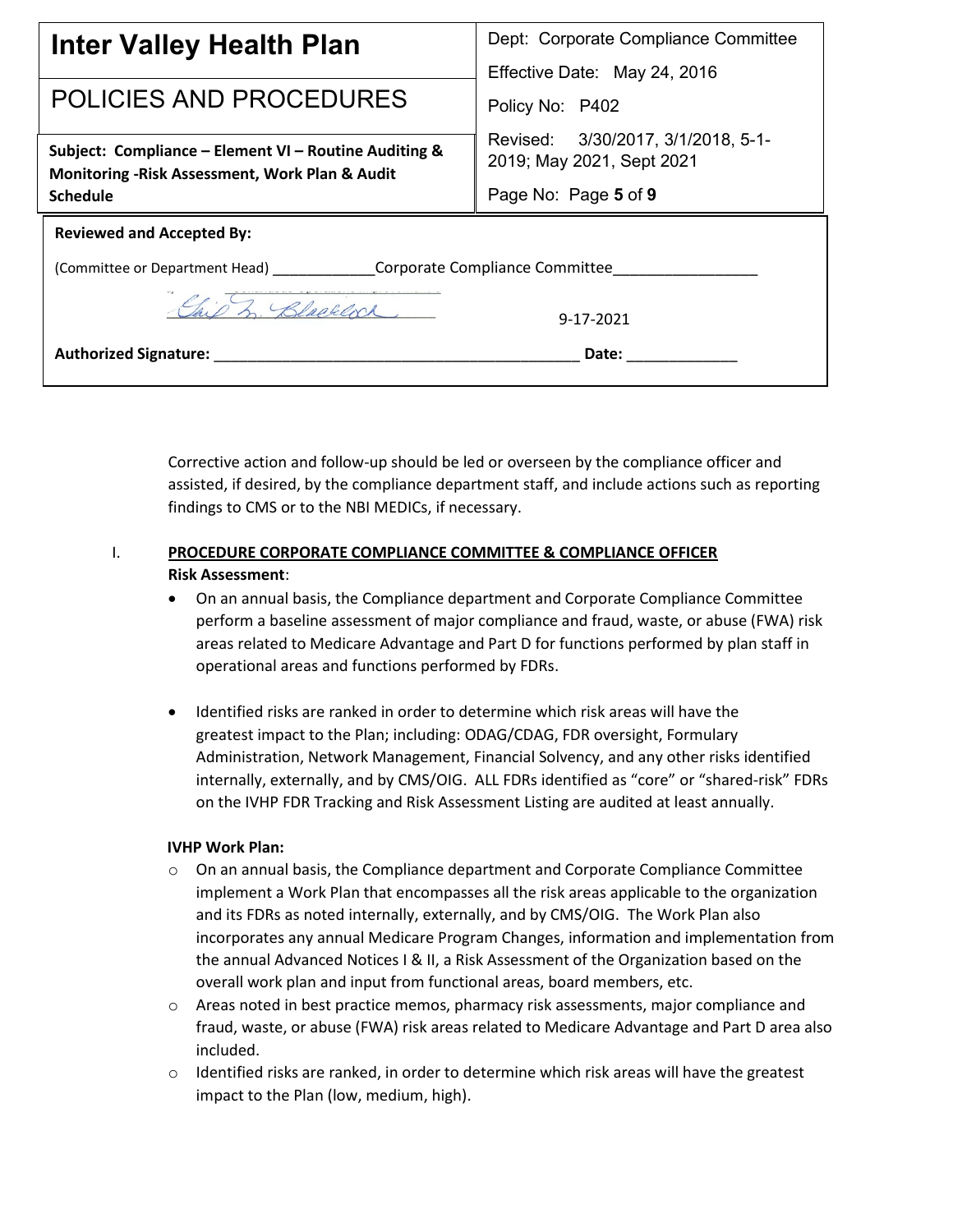| Inter Valley Health Plan                                                                                 | Dept: Corporate Compliance Committee                            |
|----------------------------------------------------------------------------------------------------------|-----------------------------------------------------------------|
| POLICIES AND PROCEDURES                                                                                  | Effective Date: May 24, 2016<br>Policy No: P402                 |
| Subject: Compliance - Element VI - Routine Auditing &<br>Monitoring - Risk Assessment, Work Plan & Audit | Revised: 3/30/2017, 3/1/2018, 5-1-<br>2019; May 2021, Sept 2021 |
| <b>Schedule</b>                                                                                          | Page No: Page 6 of 9                                            |
| <b>Reviewed and Accepted By:</b>                                                                         |                                                                 |
| (Committee or Department Head) _________________Corporate Compliance Committee                           |                                                                 |
| 3. Blacklock                                                                                             | 9-17-2021                                                       |
| <b>Authorized Signature:</b>                                                                             | Date:                                                           |

- $\circ$  The baseline risk assessment is reviewed on a periodic basis throughout the year and updated as deemed appropriate.
- o This information is used to create the audit schedule annually.

#### **Auditing and Monitoring Schedule**:

- $\circ$  The Compliance department along with the Corporate Compliance Committee uses the results of the risk assessment to develop the annual schedule and lists the auditing and monitoring activities to be conducted by Functional Area and performed from an internal monitoring and auditing perspective and by the Compliance Department acting as the governmental auditor and not part of ongoing operations within the organization.
- $\circ$  The audit activities included in the schedule are designed to test and confirm compliance with the MA and Part D regulations, sub-regulatory guidance, contractual arrangements, and applicable State and Federal laws, as well as associated internal policies and procedures.
- $\circ$  Auditing and monitoring activities are designed to test and confirm operational components that are not specifically tied to MA, Part D regulatory requirements are not included in the audit schedule.
	- Where applicable, the Audit Schedule includes activities designed to test areas previously found non-compliant to determine if the implemented corrective actions have fully addressed the underlying problem.
- $\circ$  The audit schedule includes the following elements for each activity listed;
- $\circ$  The f functional area, auditor or external audit firm responsible for conducting the activity;
	- The component, function, Unit, or first tier entity that will be audited or monitored;
	- A brief description the responsibilities the component;
	- FDR audit schedules for delegated FDRs are created by the Delegation Oversight Committee who reports information to the Corporate Compliance Committee.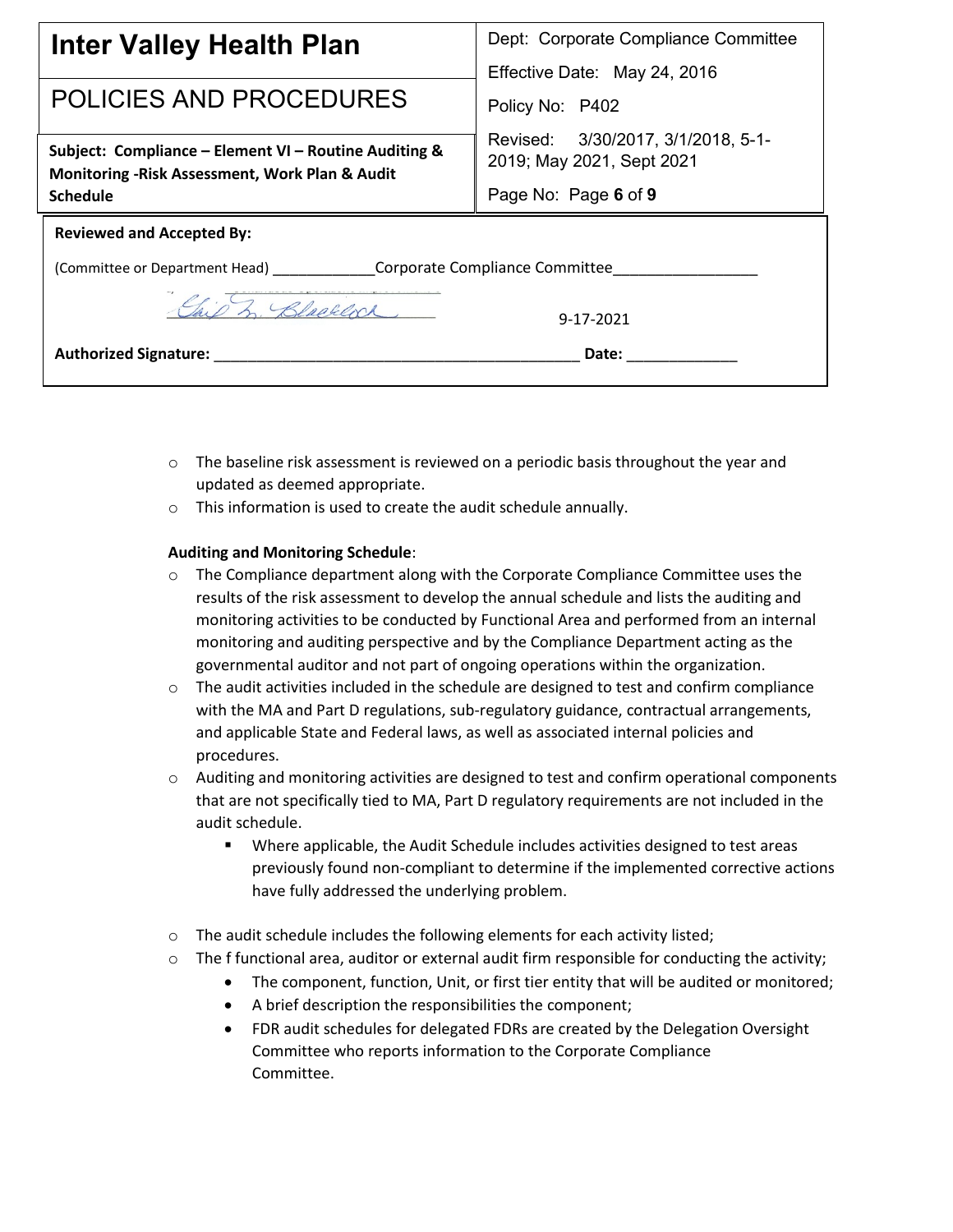| Inter Valley Health Plan                                                                                                    | Dept: Corporate Compliance Committee                                                    |
|-----------------------------------------------------------------------------------------------------------------------------|-----------------------------------------------------------------------------------------|
| POLICIES AND PROCEDURES                                                                                                     | Effective Date: May 24, 2016<br>Policy No: P402                                         |
| Subject: Compliance - Element VI - Routine Auditing &<br>Monitoring - Risk Assessment, Work Plan & Audit<br><b>Schedule</b> | Revised: 3/30/2017, 3/1/2018, 5-1-<br>2019; May 2021, Sept 2021<br>Page No: Page 7 of 9 |
| <b>Reviewed and Accepted By:</b>                                                                                            |                                                                                         |
|                                                                                                                             |                                                                                         |
| 3. Blacklock                                                                                                                | 9-17-2021                                                                               |
| <b>Authorized Signature:</b>                                                                                                | Date:                                                                                   |

- o The Compliance Officer and Corporate Compliance Committee provide reports into the Board Compliance Committee who reports to the Board of Directors.
- o Those areas audited by the DOC are: PBM CDAG/Formulary Administration, PBM and FDR Claims, UM/QM PBM, FDR, Denial/Authorizations and all ancillary first tier, Credentialing FDRs and ancillary; and Compliance Oversight ALL FDRs. Multiple methods are used to monitor and audit FDRs including on-site audits, desk reviews, and monitoring of self-audit reports.
- o CDAG and ODAG audits for selected FDRs based on risk assessment
- $\circ$  The date the activity is scheduled to be initiated, started, or reopened; audit information includes; but not necessarily limited to:
	- The frequency of the activity (ad-hoc, daily, monthly, etc.); A brief description of what the auditing or monitoring activity will be focused on
	- The audit methodology (i.e., process, outcome, data vs sample review, targeted vs random, etc.); Which individuals and/or committees receive reports of the results; and when
		- o Auditing and monitoring methodology ventures to utilized targeted auditing when applicable.
		- o The Plan also utilizes industry standard benchmarks an CMS-defined benchmarks for auditing.
		- o Internal Monitoring efforts utilize CMS Compliance Program Effectiveness Program Audit Universes When applicable, plan utilizes targeted or stratified sampling methods driven by data mining and complaint monitoring are utilized
	- The Compliance Officer ensures an annual audit is scheduled and conducted of the effectiveness of the Medicare compliance program.
		- o The audit is conducted by an external auditor or trained staff.
		- o The results of the compliance program effectiveness audit are reviewed with the Corporate Compliance Committee to implement any corrective action findings;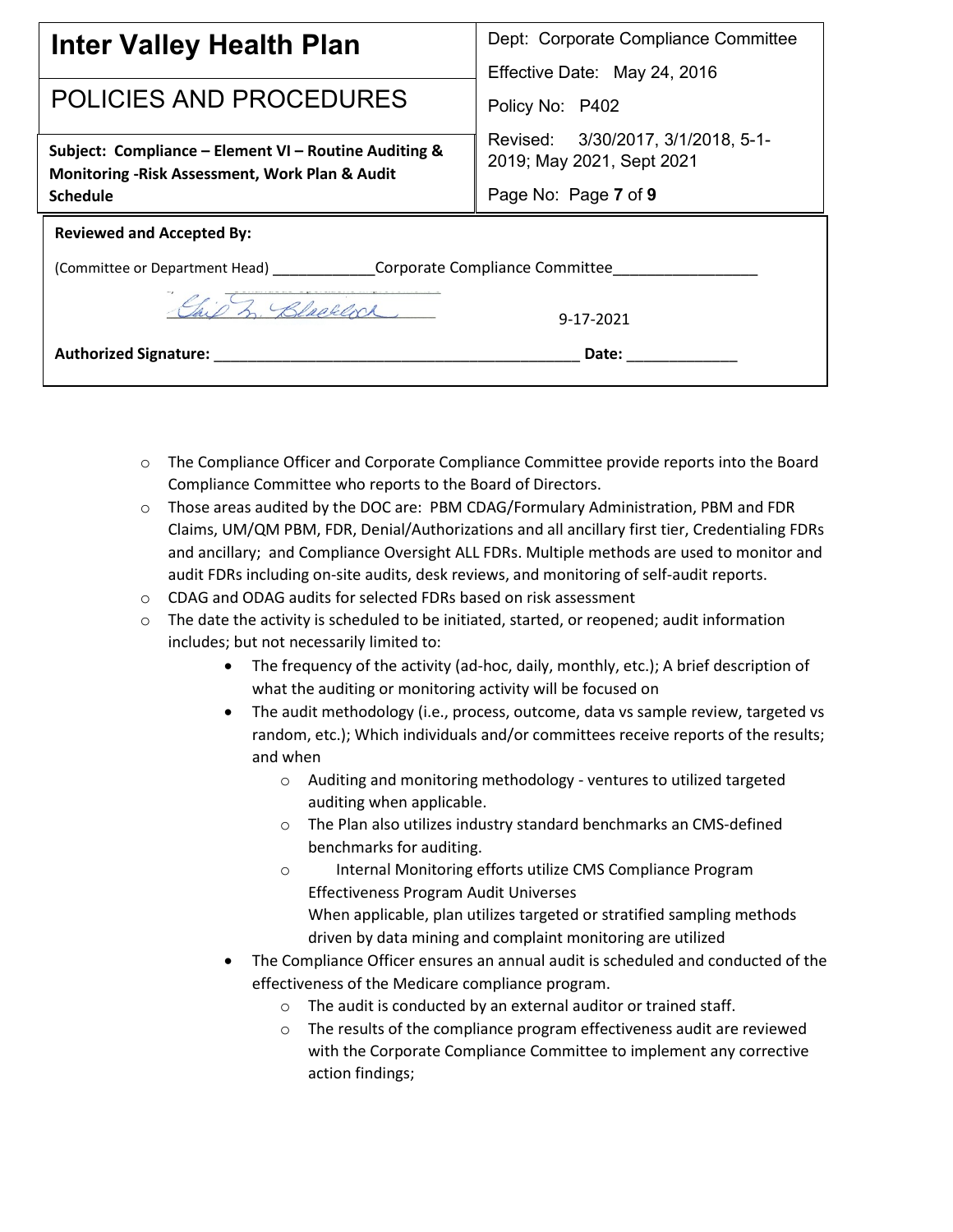| Inter Valley Health Plan                                                                                 | Dept: Corporate Compliance Committee                            |
|----------------------------------------------------------------------------------------------------------|-----------------------------------------------------------------|
| POLICIES AND PROCEDURES                                                                                  | Effective Date: May 24, 2016<br>Policy No: P402                 |
| Subject: Compliance - Element VI - Routine Auditing &<br>Monitoring - Risk Assessment, Work Plan & Audit | Revised: 3/30/2017, 3/1/2018, 5-1-<br>2019; May 2021, Sept 2021 |
| <b>Schedule</b>                                                                                          | Page No: Page 8 of 9                                            |
| <b>Reviewed and Accepted By:</b>                                                                         |                                                                 |
| (Committee or Department Head) _________________Corporate Compliance Committee                           |                                                                 |
| Blacklock                                                                                                | 9-17-2021                                                       |
| <b>Authorized Signature:</b>                                                                             | Date:                                                           |

- Any fraud or significant non-compliance issues uncovered via monitoring or auditing are reported through the governance structure and to CMS Regional Account Manager.
	- o If appropriate, reported to NBI MEDIC (within 30 days) and or local law enforcement
	- $\circ$  Compliance Officer works with Compliance Committee to address findings of non-compliance that would require and outside SIU entity to be involved. Compliance Officer work with CCC and senior management to identify SIU qualified to investigate.
	- o Audit results, corrective action plans, SIU investigations for all audits internal and external are reported to the Board Compliance Committee, and the Board of Directors.
	- o Reporting Results of Auditing and Monitoring Activities are reported through the governance structure of the organization:

# **II. COMPLIANCE OFFICER PROCESS:**

- Reviews internal operational reports, dashboards, metrics, and/or scorecards received from functional areas to ensure compliance with CMS requirements;
- Reviewed quarterly at Corporate Compliance Committee with senior executives
- Where operational dashboards, metrics, and/or scorecards do not exist or are not adequate, the Compliance department works with the applicable functional area to ensure these are developed;
- Conducts ad-hoc or routine auditing or monitoring activities in situations where internal operational reports, dashboards, metrics, and/or scorecards are not available or to validate self-monitoring results reported by functional areas;
- Uses applicable laws, regulations, and CMS guidance as well as associated internal policies and procedures when developing auditing and monitoring methodology and utilizes CMS methodology when known and/or applicable.